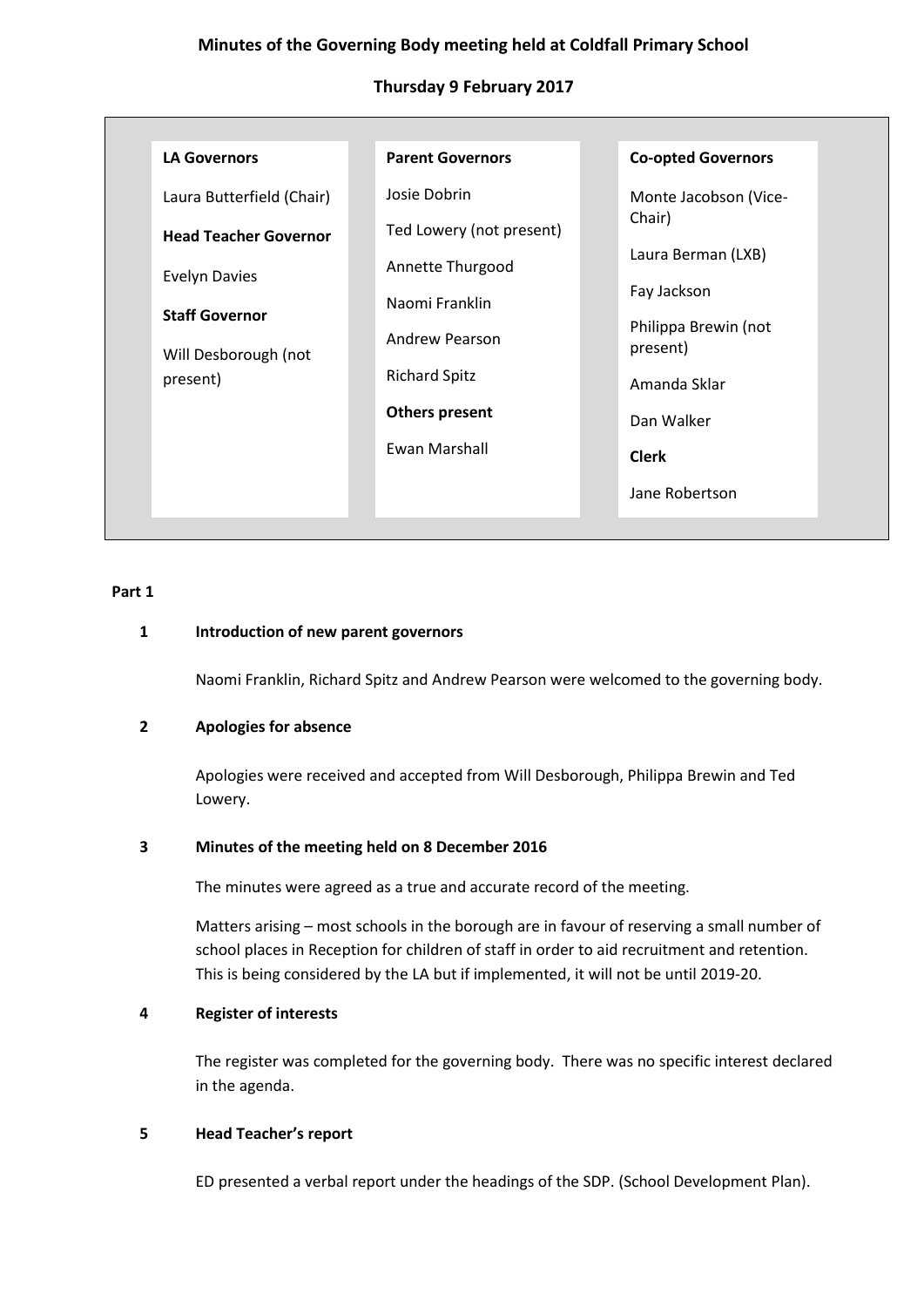#### **SMSC**

This term's 3 values are Love, Fun and Friendship.

Approximately 600 SNUG packs were collected and delivered to Calais. The project had really captured the children's imaginations.

Red Nose Day is 24 March. Children can dress up and buy Red Noses in school.

A party of 3 visitors is coming from Sweden to look at Coldfall's Values Education. Emma Coleman will host.

Zoe Stevens is leading on P4C (Philosophy for Children) in Year 3.

Kate Vetch is leading on Artsmark work. Last term's Year 5 opera project was part of this. Kate is planning further activities for other year groups.

### **Assessment and Data**

EM said there are significant changes to testing and SATs. Coldfall has acquired the Pupil Asset assessment package which facilitates tracking and targeting. Teachers are using the data to prepare for PPR (Pupil Progress Reviews). Targets are submitted to the LA. EM is rewriting the Assessment Policy for the staff, including new procedures and timetable.

### **Maths**

The main focus of the SDP this year is the new Singapore maths approach, whole class teaching and embedding basic skills. 3 staff training days have been held on this so far with a further one planned. The SLT has just finished interviewing a cross section of children about the new approach. Lack of fluency is holding some children back. Children actually enjoy maths more when it's more difficult. The publisher of Inspire Maths (OUP) has asked if Coldfall would become an 'Inspire Leader' but it was judged too soon.

Staff are being video observed teaching maths this term. Videos are viewed in teams and teachers encouraged to reflect on their practice. A video library will be established.

#### **English**

The focus is on writing standards. School uses core texts and teachers are concentrating on spelling and whole class reading (3 times a week). Tom Hassan and Lorraine King have visited a school in Hackney where the Destination Reader scheme is used with children in KS2. Coldfall will adopt a similar approach and TH and LK will provide training for staff.

Coldfall's NLC (Network Learning Community\*) is focussing on spelling. Coldfall will hold a Spelling Bee on 9 March. The over-emphasis on phonics in recent years has had a detrimental effect on children's spelling as some children try to spell all words phonetically. A combination of approaches works best.

#### **Teaching School**

In this role, Coldfall provides support and training for other schools.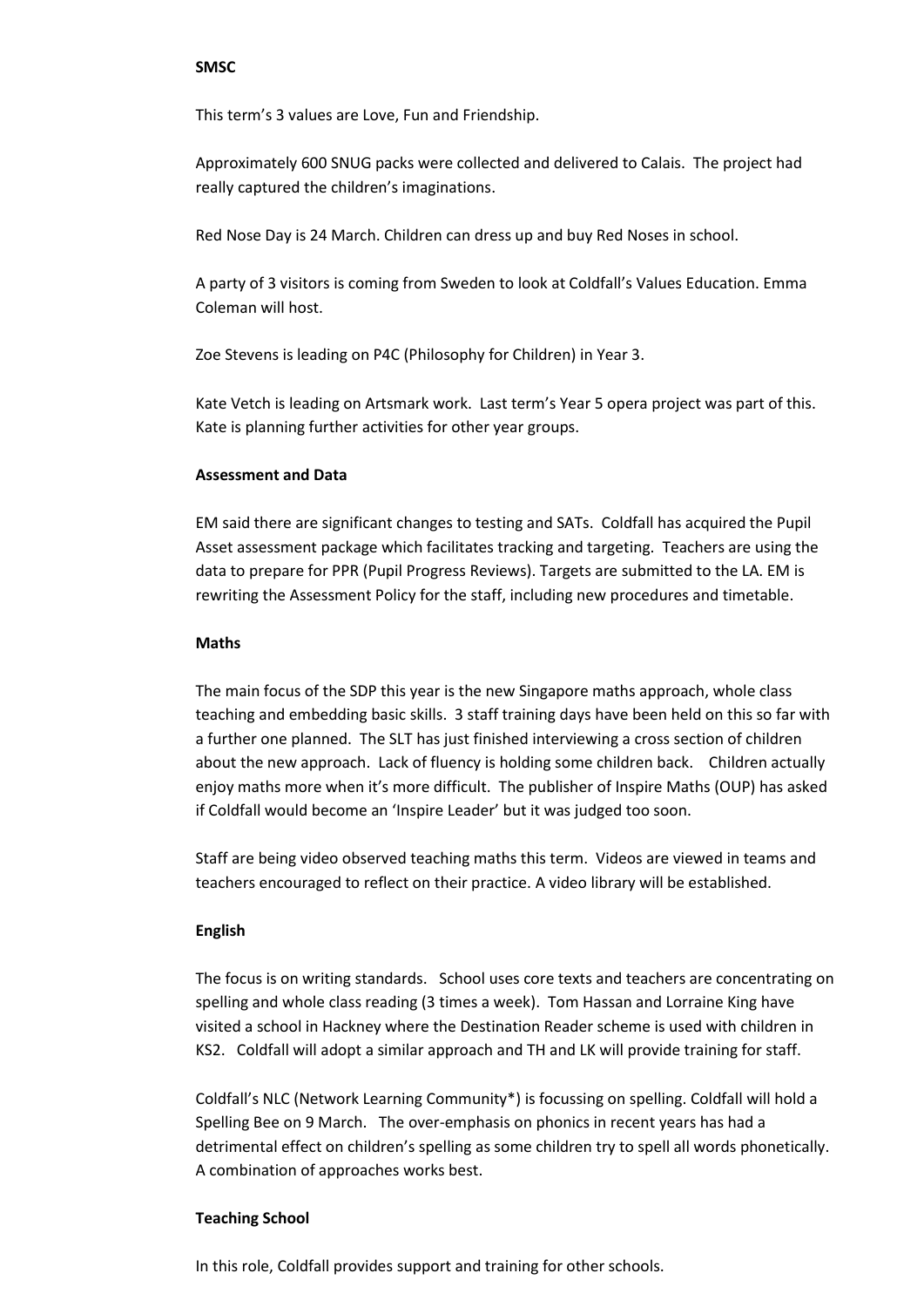Coldfall administers and oversees ITT (Initial Teacher Training) for 12 schools. There are currently 30 graduates training, of whom 7 are at Coldfall. Mentor training for other schools is also provided. These trainees generally do well. A trainee has transferred from Tetherdown Primary this year. Coldfall rarely recruits teachers from outside. Trainees at Coldfall spend a year as a TA before applying to the School Direct programme. There are School Direct salaried and School Direct unsalaried positions, dependent upon how long the trainee has been out of full time education.

ED and TH are currently providing support for a school in Woking and another in Cockfosters. ED undertook a review day at Risley Primary. These activities bring income for Coldfall. ED has turned down opportunities to work with schools further away.

Coldfall's Middle Leadership training is very popular but other training has been undersubscribed. A review of marketing is required.

ED and EM are attending 'Going 4 Great': a programme for outstanding schools. They are writing an article on the impact of staff CPD.

As part of the NLC, Coldfall will participate in the Schools Partnership Programme. The programme develops a culture of partnership working through school self-evaluation, peer review and school-to-school support. The NLC budget will fund this. Initially the HT and one other Senior Leader will train, then the training will be rolled out more widely.

*(\*Coldfall's NLC comprises: Coldfall, Tetherdown, Rhodes Avenue, Highgate, Hollickwood, Eden, Muswell Hill, St Martin of Porres, St James, St Michael's N6, Our Lady of Muswell plus the wider group includes Blanche Nevile, Fortismere and Alexandra Park).* 

## **6 Coldfall's Nursery Provision**

An internal ad has gone out for a nursery leader who will be a qualified teacher. Staff were very positive when introduced to the outline of the new provision. The offer was explained to governors. Nursery will be open from 8am until 6pm, term time only. Take up will be under constant review. This offer will initially be in place for one year and must break even.

## **7 Reports of committees**

#### **Finance and Site**

The minutes of the previous committee meeting were distributed at the meeting.

AT and LE offered to spend some time with the new governors explaining the budget. It was agreed that the next finance meeting on 16 March should be extended to allow detailed examination of the budget.

There has been a review of catering expenditure. The situation has improved somewhat but the budget is still in deficit. The cost of food has increased. School's income from Haringey does not cover the costs of free school meals (provided to all children in Reception and Years 1 and 2, as well as children from families on lower incomes).

#### **Health and Safety**

The minutes of the termly meeting had been distributed to governors.

There are ongoing problems with the Everington Road gate.